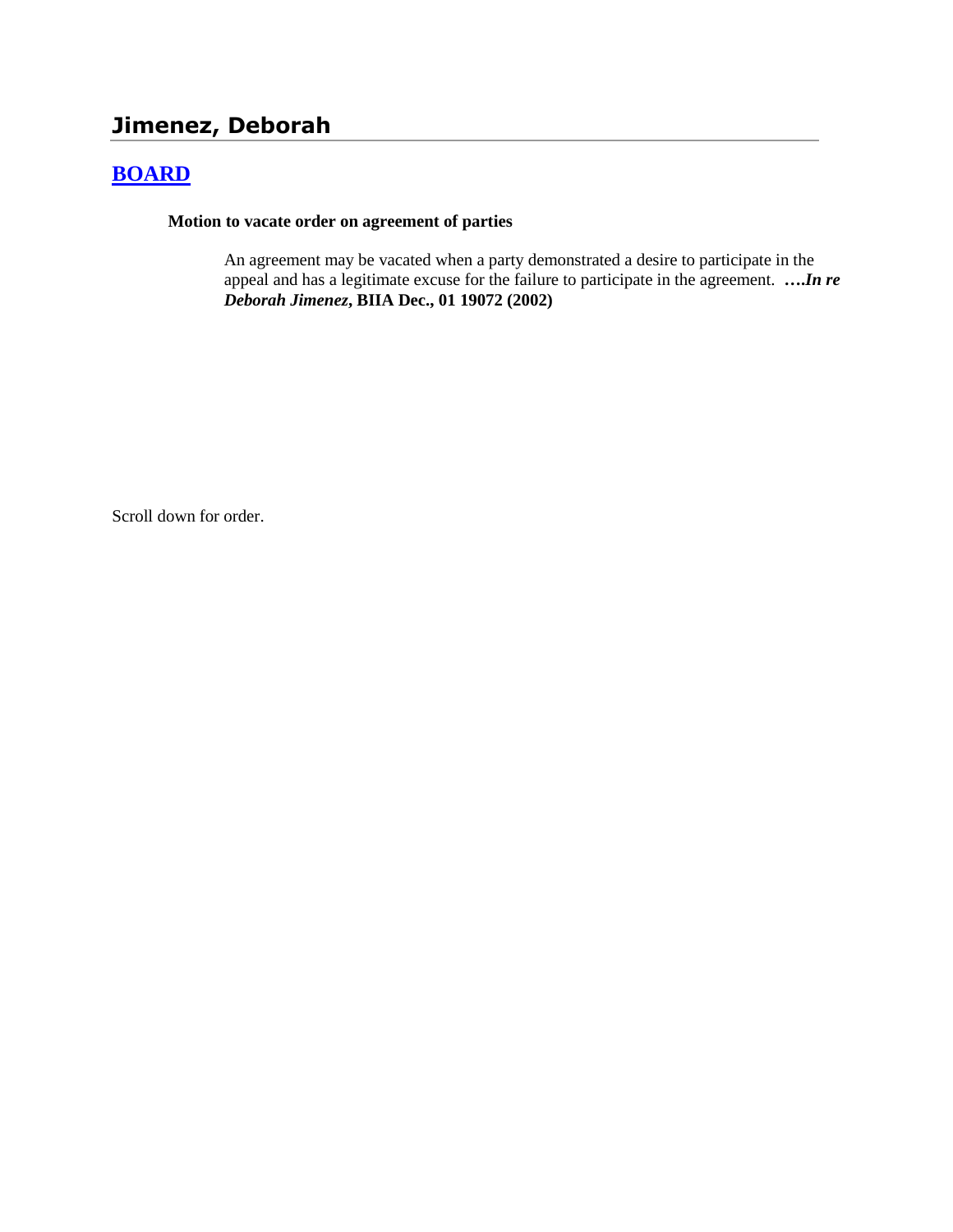#### **BEFORE THE BOARD OF INDUSTRIAL INSURANCE APPEALS STATE OF WASHINGTON**

**) ) )**

**IN RE: DEBORAH C. JIMENEZ ) DOCKET NO. 01 19072**

**CLAIM NO. X-219865**

#### **ORDER VACATING ORDER ON AGREEMENT PARTIES**

The claimant, Deborah C. Jimenez, filed an appeal on August 16, 2001, for an order of the Department of Labor and Industries dated August 3, 2001. the order affirmed an April 2, 2001, order that closed the claim with an award for permanent partial disability equal to Category 2 for the categories for permanent dorso-lumbar and/or lumbosacral impairments. On March 20, 2002, we issued an Order on Agreement of Parties, which reversed the order dated August 3, 2001, and remanded the matter to the Department with directions to close the claim with an award for permanent partial disability equal to Category 3 of the categories for permanent dorso-lumbar and/or lumbosacral impairments.

On March 27, 2002, we received a motion from the employer to vacate the Order on Agreement of Parties. We allowed the Department and the claimant the opportunity to respond. We did not receive a response from either the Department or the claimant. After consideration of the employer's motion and the records and files contained herein, we determine that the employer's motion should be granted.

Our record reflects that the employer, Pro Logistics, Inc., has been represented by Approach Management Services through Michael Tsukada. Mr. Tsukada appeared at conferences held on November 29, 2001 and December 20, 2001, but was not present at a conference held on March 8, 2002. It was during the March 8, 2002 conference that the agreement between the claimant and the Department was reached. This agreement was used as the basis for our Order on Agreement of Parties.

In support of its motion, the employer included the declaration of Mr. Tsukada, who indicated he was, at the time of the March 8, 2002 conference, waiting in his office for a call from the industrial appeals judge. He indicates that when he did not receive a call, approximately twenty minutes after the conference was scheduled to begin, he called and then talked with the industrial appeals judge. Mr. Tsukada was then informed that the other parties had reached an agreement. Mr. Tsukada indicates the he believed the March 8, 2002 proceeding was a scheduling conference to be held by telephone. He based this belief on his experience in another matter in which the scheduling conference was handled by telephone. We note that the notice of conference for the March 8, 2002, proceeding does not indicate that the appearance should be by telephone; rather it directs the parties to appear at a conference at the Board's facility located in Vancouver, Washington.

We believe the circumstances in this appeal are such that the employer's representative should be excused for his non-appearance at the conference. It is apparent that Mr. Tsukada took immediate steps to contact our industrial appeals judge when he was not contacted for the conference and filed a motion once the Order on Agreement of Parties was issued. The employer has cited *In re William E. Carman, Jr*., Dckt. No. 00 14738 (October 23, 2000) in support if its motion. In that appeal, a Proposed Decision and Order was vacated because the claimant mistakenly had appeared for hearings at our Everett facility rather than our Seattle facility. In another appeal, we excused a self-insured employer's attorney for failing to appeal at a hearing when the attorney, although having received notice of the hearing, had mistakenly confused the